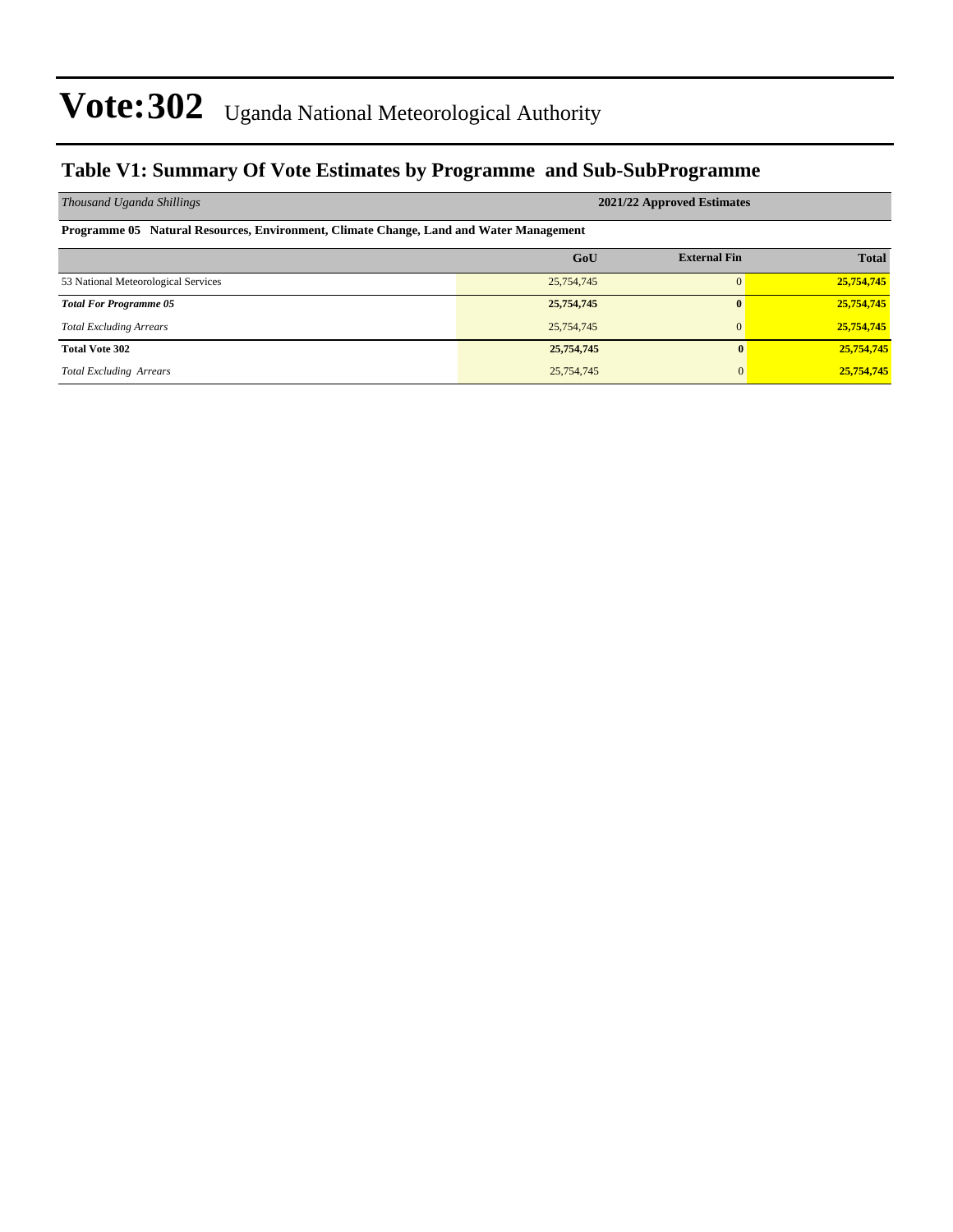### **Table V2: Summary Of Vote Estimates by Sub-SubProgramme,Department and Project**

| Thousand Uganda Shillings                                                 |                  | 2020/21 Approved Budget<br>2021/22 Approved Estimates |                |              |              |                               |              |
|---------------------------------------------------------------------------|------------------|-------------------------------------------------------|----------------|--------------|--------------|-------------------------------|--------------|
| <b>Sub-SubProgramme 53 National Meteorological Services</b>               |                  |                                                       |                |              |              |                               |              |
| <b>Recurrent Budget Estimates</b>                                         | <b>Wage</b>      | Non-Wage                                              | <b>AIA</b>     | <b>Total</b> | <b>Wage</b>  | Non-Wage                      | <b>Total</b> |
| 01 Headquarters                                                           | $\overline{0}$   | 1,094,021                                             | $\mathbf{0}$   | 1,094,021    | $\mathbf{0}$ | 668,080                       | 668,080      |
| 02 Finance and Administration                                             | 6,273,600        | 3,692,875                                             | $\mathbf{0}$   | 9,966,475    | 6,273,600    | 3,275,294                     | 9,548,894    |
| 03 Training and Research                                                  | 1,139,400        | 273,387                                               | $\mathbf{0}$   | 1,412,788    | 1,139,400    | 196,050                       | 1,335,450    |
| <b>Total Recurrent Budget Estimates for Sub-</b><br><b>SubProgramme</b>   | 7,413,000        | 5,060,284                                             | 0              | 12,473,284   | 7,413,000    | 4,139,424                     | 11,552,424   |
| Development Budget Estimates                                              | <b>GoU Dev't</b> | <b>External Fin</b>                                   | <b>AIA</b>     | <b>Total</b> |              | <b>GoU Dev't External Fin</b> | <b>Total</b> |
| 1678 Retooling of Uganda National Meteorological<br>Authority             | 14,202,321       | $\mathbf{0}$                                          | $\mathbf{0}$   | 14,202,321   | 14,202,321   | $\overline{0}$                | 14,202,321   |
| <b>Total Development Budget Estimates for Sub-</b><br><b>SubProgramme</b> | 14,202,321       | $\mathbf{0}$                                          | $\bf{0}$       | 14,202,321   | 14,202,321   | $\bf{0}$                      | 14,202,321   |
|                                                                           | GoU              | <b>External Fin</b>                                   | <b>AIA</b>     | <b>Total</b> | GoU          | <b>External Fin</b>           | <b>Total</b> |
| <b>Total For Sub-SubProgramme 53</b>                                      | 26,675,605       | $\bf{0}$                                              | 0              | 26,675,605   | 25,754,745   | $\mathbf{0}$                  | 25,754,745   |
| <b>Total Excluding Arrears</b>                                            | 26,613,723       | $\mathbf{0}$                                          | $\mathbf{0}$   | 26,613,723   | 25,754,745   | $\overline{0}$                | 25,754,745   |
| <b>Total Vote 302</b>                                                     | 26,675,605       | $\mathbf{0}$                                          | $\bf{0}$       | 26,675,605   | 25,754,745   | $\mathbf{0}$                  | 25,754,745   |
| <b>Total Excluding Arrears</b>                                            | 26,613,723       | $\mathbf{0}$                                          | $\overline{0}$ | 26,613,723   | 25,754,745   | $\mathbf{0}$                  | 25,754,745   |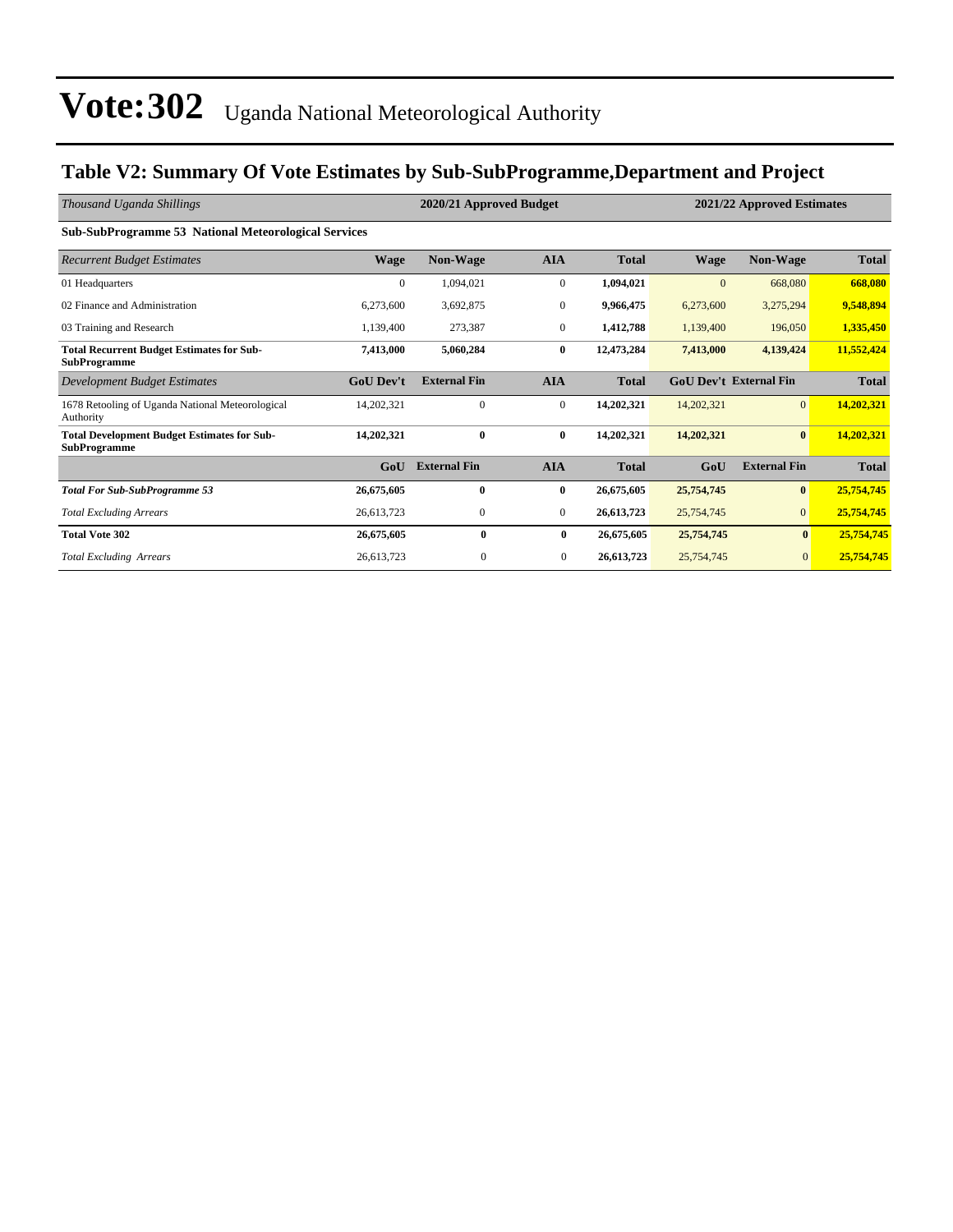### **Table V3: Summary Vote Estimates by Item**

| Thousand Uganda Shillings                                   |                  | 2020/21 Approved Budget<br>2021/22 Approved Estimates |                  |                  |            |                     |                |
|-------------------------------------------------------------|------------------|-------------------------------------------------------|------------------|------------------|------------|---------------------|----------------|
|                                                             | GoU              | External Fin                                          | AIA              | <b>Total</b>     | GoU        | <b>External Fin</b> | <b>Total</b>   |
| <b>Employees, Goods and Services (Outputs Provided)</b>     | 17,944,212       | $\bf{0}$                                              | $\bf{0}$         | 17,944,212       | 16,951,403 | $\bf{0}$            | 16,951,403     |
| 211102 Contract Staff Salaries                              | 7,413,000        | $\bf{0}$                                              | $\bf{0}$         | 7,413,000        | 7,413,000  | $\bf{0}$            | 7,413,000      |
| 211103 Allowances (Inc. Casuals, Temporary)                 | 1,164,500        | $\bf{0}$                                              | $\bf{0}$         | 1,164,500        | 932,500    | $\bf{0}$            | 932,500        |
| 212101 Social Security Contributions                        | 741,300          | $\bf{0}$                                              | $\bf{0}$         | 741,300          | 632,194    | $\bf{0}$            | 632,194        |
| 213001 Medical expenses (To employees)                      | 627,130          | $\bf{0}$                                              | $\bf{0}$         | 627,130          | 561,622    | $\bf{0}$            | 561,622        |
| 213002 Incapacity, death benefits and funeral expenses      | 20,000           | $\bf{0}$                                              | $\bf{0}$         | 20,000           | 45,000     | $\bf{0}$            | 45,000         |
| 213004 Gratuity Expenses                                    | 2,223,900        | $\bf{0}$                                              | $\bf{0}$         | 2,223,900        | 2,223,900  | $\bf{0}$            | 2,223,900      |
| 221001 Advertising and Public Relations                     | 163,000          | $\bf{0}$                                              | $\bf{0}$         | 163,000          | 118,500    | $\bf{0}$            | 118,500        |
| 221002 Workshops and Seminars                               | 451,000          | $\bf{0}$                                              | $\bf{0}$         | 451,000          | 312,800    | $\bf{0}$            | 312,800        |
| 221003 Staff Training                                       | 149,320          | $\bf{0}$                                              | $\bf{0}$         | 149,320          | 77,500     | $\bf{0}$            | 77,500         |
| 221004 Recruitment Expenses                                 | 35,000           | $\bf{0}$                                              | $\bf{0}$         | 35,000           | 60,000     | $\bf{0}$            | 60,000         |
| 221007 Books, Periodicals & Newspapers                      | 48,064           | 0                                                     | $\bf{0}$         | 48,064           | $\bf{0}$   | $\bf{0}$            | $\bf{0}$       |
| 221008 Computer supplies and Information Technology<br>(TT) | 65,800           | $\bf{0}$                                              | $\boldsymbol{0}$ | 65,800           | 5,000      | $\bf{0}$            | 5,000          |
| 221009 Welfare and Entertainment                            | 235,900          | $\bf{0}$                                              | $\bf{0}$         | 235,900          | 130,000    | $\bf{0}$            | 130,000        |
| 221011 Printing, Stationery, Photocopying and Binding       | 234,067          | $\bf{0}$                                              | $\bf{0}$         | 234,067          | 205,700    | $\bf{0}$            | 205,700        |
| 221012 Small Office Equipment                               | 19,390           | $\bf{0}$                                              | $\bf{0}$         | 19,390           | 8,500      | $\bf{0}$            | 8,500          |
| 221016 IFMS Recurrent costs                                 | 30,000           | $\bf{0}$                                              | $\bf{0}$         | 30,000           | 10,000     | $\bf{0}$            | 10,000         |
| 221017 Subscriptions                                        | 115,400          | $\bf{0}$                                              | $\bf{0}$         | 115,400          | 59,002     | $\bf{0}$            | 59,002         |
| 222001 Telecommunications                                   | 560,000          | $\bf{0}$                                              | $\bf{0}$         | 560,000          | 124,200    | $\bf{0}$            | 124,200        |
| 222002 Postage and Courier                                  | 20,000           | $\bf{0}$                                              | $\bf{0}$         | 20,000           | 20,000     | $\bf{0}$            | 20,000         |
| 222003 Information and communications technology<br>(ICT)   | 36,000           | $\bf{0}$                                              | $\bf{0}$         | 36,000           | 180,000    | $\bf{0}$            | <b>180,000</b> |
| 223004 Guard and Security services                          | 60,000           | $\bf{0}$                                              | $\bf{0}$         | 60,000           | 107,640    | $\bf{0}$            | 107,640        |
| 223005 Electricity                                          | 168,720          | $\bf{0}$                                              | $\bf{0}$         | 168,720          | 92,000     | $\bf{0}$            | 92,000         |
| 223006 Water                                                | 81,200           | $\bf{0}$                                              | $\bf{0}$         | 81,200           | 126,000    | $\bf{0}$            | 126,000        |
| 224004 Cleaning and Sanitation                              | 377,600          | $\bf{0}$                                              | $\bf{0}$         | 377,600          | 286,200    | $\bf{0}$            | 286,200        |
| 224005 Uniforms, Beddings and Protective Gear               | 74,400           | $\bf{0}$                                              | $\bf{0}$         | 74,400           | 21,000     | $\bf{0}$            | 21,000         |
| 225001 Consultancy Services- Short term                     | 112,000          | $\bf{0}$                                              | $\bf{0}$         | 112,000          | 39,000     | $\bf{0}$            | 39,000         |
| 225002 Consultancy Services-Long-term                       | 302,600          | $\bf{0}$                                              | $\bf{0}$         | 302,600          | 181,000    | $\bf{0}$            | 181,000        |
| 226001 Insurances                                           | $\boldsymbol{0}$ | $\bf{0}$                                              | $\bf{0}$         | $\boldsymbol{0}$ | 180,000    | $\bf{0}$            | 180,000        |
| 226002 Licenses                                             | 8,875            | $\bf{0}$                                              | $\bf{0}$         | 8,875            | 50,000     | $\bf{0}$            | 50,000         |
| 227001 Travel inland                                        | 1,164,500        | $\bf{0}$                                              | $\bf{0}$         | 1,164,500        | 1,220,240  | $\bf{0}$            | 1,220,240      |
| 227002 Travel abroad                                        | 353,585          | $\bf{0}$                                              | $\bf{0}$         | 353,585          | 140,400    | $\bf{0}$            | 140,400        |
| 227003 Carriage, Haulage, Freight and transport hire        | 12,000           | $\bf{0}$                                              | $\bf{0}$         | 12,000           | 100,000    | $\bf{0}$            | 100,000        |
| 227004 Fuel, Lubricants and Oils                            | 429,011          | 0                                                     | $\bf{0}$         | 429,011          | 461,400    | $\bf{0}$            | 461,400        |
| 228001 Maintenance - Civil                                  | 141,750          | $\bf{0}$                                              | $\bf{0}$         | 141,750          | 537,857    | $\bf{0}$            | 537,857        |
| 228002 Maintenance - Vehicles                               | 138,700          | $\bf{0}$                                              | $\bf{0}$         | 138,700          | 155,107    | $\bf{0}$            | 155,107        |
| 228003 Maintenance - Machinery, Equipment &<br>Furniture    | 139,500          | $\bf{0}$                                              | $\bf{0}$         | 139,500          | 134,140    | $\bf{0}$            | 134,140        |
| 228004 Maintenance - Other                                  | 27,000           | $\bf{0}$                                              | $\bf{0}$         | 27,000           | $\bf{0}$   | $\bf{0}$            | $\bf{0}$       |
| <b>Grants, Transfers and Subsides (Outputs Funded)</b>      | 120,000          | $\pmb{0}$                                             | $\boldsymbol{0}$ | 120,000          | 96,000     | $\bf{0}$            | 96,000         |
| 263106 Other Current grants (Current)                       | 120,000          | $\pmb{0}$                                             | $\bf{0}$         | 120,000          | 96,000     | $\bf{0}$            | 96,000         |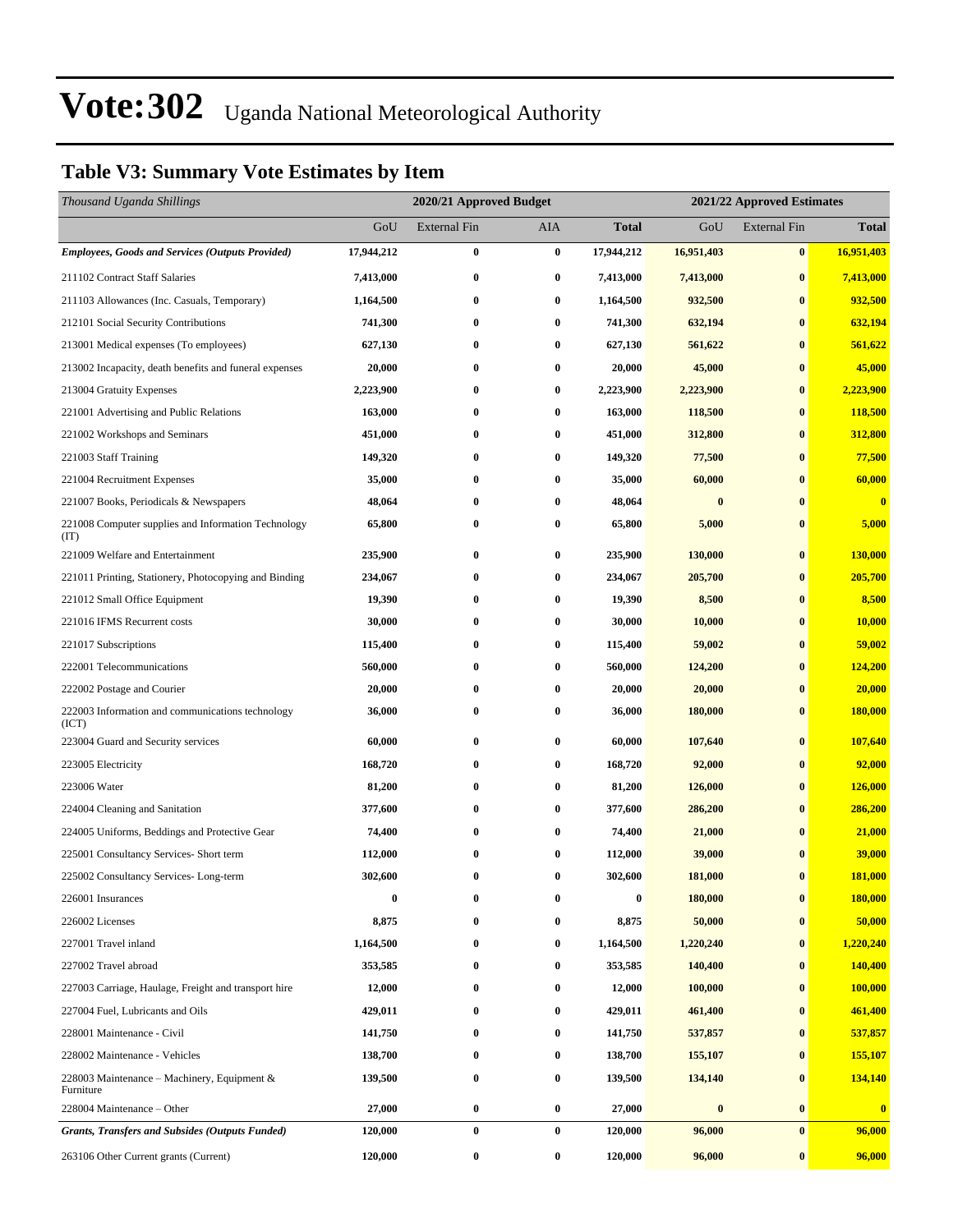| <b>Investment</b> (Capital Purchases) | 8,549,511  | $\bf{0}$     | $\bf{0}$     | 8,549,511  | 8,707,343  | $\bf{0}$       | 8,707,343    |
|---------------------------------------|------------|--------------|--------------|------------|------------|----------------|--------------|
| 312101 Non-Residential Buildings      | 2,850,000  | $\bf{0}$     | $\bf{0}$     | 2,850,000  | 1,550,000  | $\bf{0}$       | 1,550,000    |
| 312201 Transport Equipment            | 523,762    | $\bf{0}$     | $\bf{0}$     | 523,762    | 400,000    | $\bf{0}$       | 400,000      |
| 312202 Machinery and Equipment        | 4,565,000  | $\bf{0}$     | $\bf{0}$     | 4,565,000  | 5,888,100  | $\bf{0}$       | 5,888,100    |
| 312203 Furniture & Fixtures           | 147,000    | $\bf{0}$     | $\bf{0}$     | 147,000    | 244,600    | $\bf{0}$       | 244,600      |
| 312211 Office Equipment               | 142,000    | $\bf{0}$     | $\bf{0}$     | 142,000    | 91,143     | $\bf{0}$       | 91,143       |
| 312213 ICT Equipment                  | 321,749    | $\bf{0}$     | $\bf{0}$     | 321,749    | 533,500    | $\bf{0}$       | 533,500      |
| <b>Arrears</b>                        | 61,882     | $\bf{0}$     | $\bf{0}$     | 61,882     | $\bf{0}$   | $\bf{0}$       | $\mathbf{0}$ |
| 321605 Domestic arrears (Budgeting)   | 61,882     | $\bf{0}$     | $\bf{0}$     | 61,882     | $\bf{0}$   | $\mathbf{0}$   | $\bf{0}$     |
| <b>Grand Total Vote 302</b>           | 26,675,605 | $\bf{0}$     | $\bf{0}$     | 26,675,605 | 25,754,745 | $\bf{0}$       | 25,754,745   |
| <b>Total Excluding Arrears</b>        | 26,613,723 | $\mathbf{0}$ | $\mathbf{0}$ | 26,613,723 | 25,754,745 | $\overline{0}$ | 25,754,745   |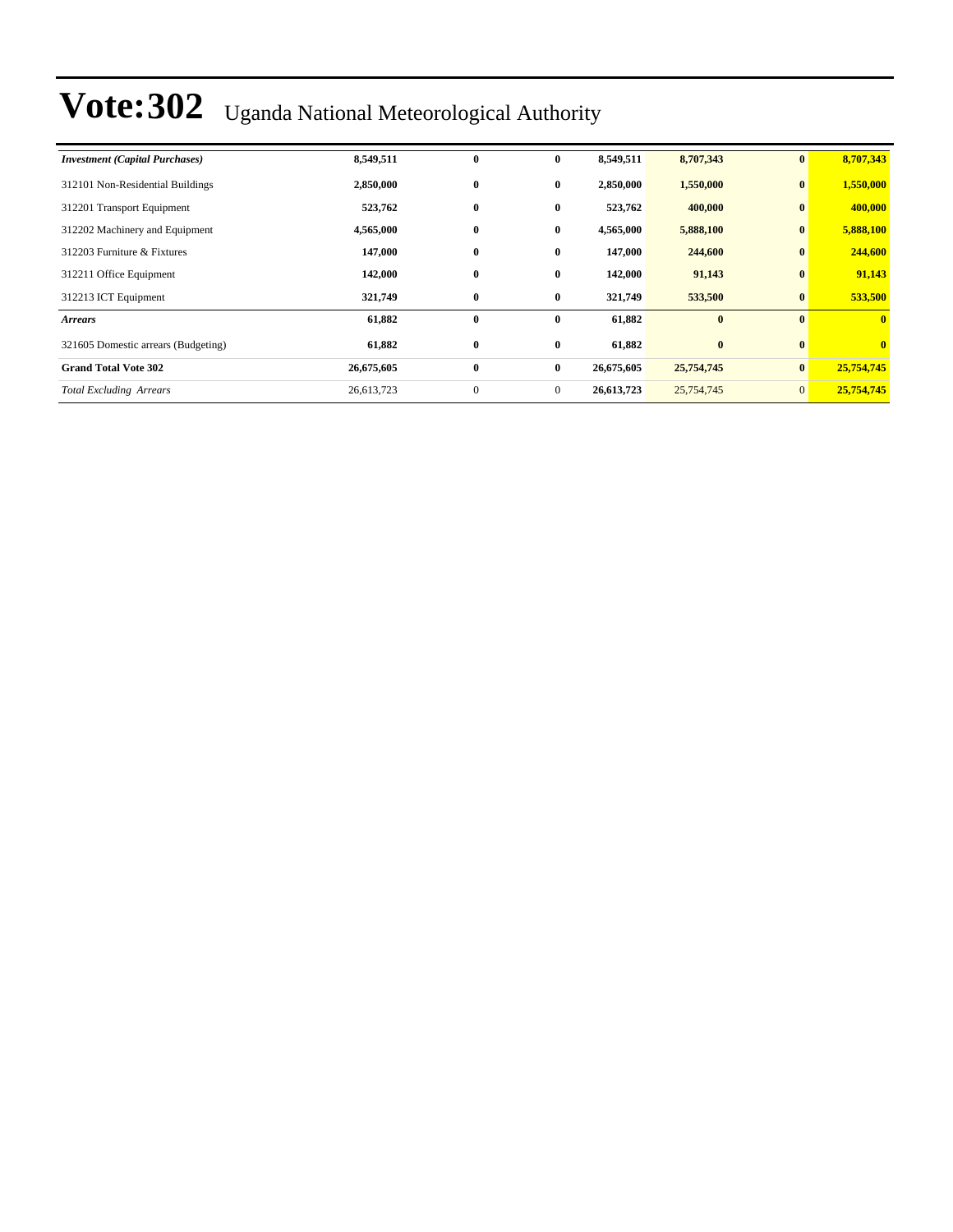#### **Table V4: Detailed Estimates by Sub-SubProgramme, Department,Project and Budget Output and Item**

#### *Sub-SubProgrammme 53 National Meteorological Services*

*Recurrent Budget Estimates*

| <b>Department 01 Headquarters</b>                                          |                           |                         |                           |              |                       |                            |                       |  |  |
|----------------------------------------------------------------------------|---------------------------|-------------------------|---------------------------|--------------|-----------------------|----------------------------|-----------------------|--|--|
| Thousand Uganda Shillings                                                  |                           | 2020/21 Approved Budget |                           |              |                       | 2021/22 Approved Estimates |                       |  |  |
| <b>Outputs Provided</b>                                                    | Wage                      | Non Wage                | AIA                       | <b>Total</b> | Wage                  | Non Wage                   | <b>Total</b>          |  |  |
| <b>Budget Output 095302 Administration and management support</b>          |                           |                         |                           |              |                       |                            |                       |  |  |
| 221009 Welfare and Entertainment                                           | $\boldsymbol{0}$          | $\boldsymbol{0}$        | $\mathbf{0}$              | $\bf{0}$     | $\mathbf{0}$          | 6,000                      | 6,000                 |  |  |
| 221017 Subscriptions                                                       | $\boldsymbol{0}$          | 100,000                 | $\overline{0}$            | 100,000      | $\mathbf{0}$          | 40,000                     | 40,000                |  |  |
| 223004 Guard and Security services                                         | $\boldsymbol{0}$          | $\boldsymbol{0}$        | $\overline{0}$            | $\bf{0}$     | $\mathbf{0}$          | 8,640                      | 8,640                 |  |  |
| 227001 Travel inland                                                       | $\boldsymbol{0}$          | 20,000                  | $\mathbf{0}$              | 20,000       | $\mathbf{0}$          | 20,000                     | 20,000                |  |  |
| 227002 Travel abroad                                                       | $\boldsymbol{0}$          | 77,135                  | $\mathbf{0}$              | 77,135       | $\mathbf{0}$          | $\mathbf{0}$               | $\bf{0}$              |  |  |
| 227004 Fuel, Lubricants and Oils                                           | $\boldsymbol{0}$          | 26,000                  | $\mathbf{0}$              | 26,000       | $\mathbf{0}$          | 5,000                      | 5,000                 |  |  |
| <b>Total Cost of Budget Output 02</b>                                      | 0                         | 223,135                 | 0                         | 223,135      | $\boldsymbol{\theta}$ | 79,640                     | 79,640                |  |  |
| <b>Budget Output 095303 Strategic Management Services</b>                  |                           |                         |                           |              |                       |                            |                       |  |  |
| 211103 Allowances (Inc. Casuals, Temporary)                                | $\boldsymbol{0}$          | 570,680                 | $\boldsymbol{0}$          | 570,680      | $\mathbf{0}$          | 467,940                    | 467,940               |  |  |
| 221002 Workshops and Seminars                                              | $\boldsymbol{0}$          | 20,000                  | $\mathbf{0}$              | 20,000       | $\mathbf{0}$          | $\mathbf{0}$               | $\bf{0}$              |  |  |
| 221003 Staff Training                                                      | $\boldsymbol{0}$          | 10,000                  | $\mathbf{0}$              | 10,000       | $\mathbf{0}$          | $\mathbf{0}$               | $\bf{0}$              |  |  |
| 221009 Welfare and Entertainment                                           | $\boldsymbol{0}$          | 15,000                  | $\mathbf{0}$              | 15,000       | $\mathbf{0}$          | 10,000                     | 10,000                |  |  |
| 221011 Printing, Stationery, Photocopying and Binding                      | $\boldsymbol{0}$          | 1,000                   | $\mathbf{0}$              | 1,000        | $\mathbf{0}$          | 2,000                      | 2,000                 |  |  |
| 227001 Travel inland                                                       | $\boldsymbol{0}$          | 20,000                  | $\mathbf{0}$              | 20,000       | $\mathbf{0}$          | 10,000                     | 10,000                |  |  |
| 227002 Travel abroad                                                       | $\boldsymbol{0}$          | 29,000                  | $\mathbf{0}$              | 29,000       | $\mathbf{0}$          | $\mathbf{0}$               | $\bf{0}$              |  |  |
| 227004 Fuel, Lubricants and Oils                                           | $\boldsymbol{0}$          | 28,000                  | $\mathbf{0}$              | 28,000       | $\mathbf{0}$          | 2,500                      | 2,500                 |  |  |
| <b>Total Cost of Budget Output 03</b>                                      | 0                         | 693,680                 | 0                         | 693,680      | $\boldsymbol{\theta}$ | 492,440                    | 492,440               |  |  |
| <b>Total Cost Of Outputs Provided</b>                                      | $\bf{0}$                  | 916,815                 | $\bf{0}$                  | 916,815      | $\bf{0}$              | 572,080                    | 572,080               |  |  |
| <b>Outputs Funded</b>                                                      | Wage                      | Non Wage                | AIA                       | <b>Total</b> | Wage                  | Non Wage                   | <b>Total</b>          |  |  |
| <b>Budget Output 095351 National Meteorological Training School (NMTS)</b> |                           |                         |                           |              |                       |                            |                       |  |  |
| 263106 Other Current grants (Current)                                      | $\boldsymbol{0}$          | 120,000                 | $\boldsymbol{0}$          | 120,000      | $\mathbf{0}$          | 96,000                     | 96,000                |  |  |
| o/w NMTS operational funds                                                 | 0                         | 120,000                 | $\boldsymbol{\theta}$     | 120,000      | $\boldsymbol{\theta}$ | $\boldsymbol{\theta}$      | $\bf{0}$              |  |  |
| $o/w$ subvention                                                           | $\boldsymbol{\mathit{0}}$ | $\theta$                | $\boldsymbol{\mathit{0}}$ | $\bf{0}$     | $\boldsymbol{\theta}$ | 96,000                     | 96,000                |  |  |
| <b>Total Cost of Budget Output 51</b>                                      | 0                         | 120,000                 | 0                         | 120,000      | $\boldsymbol{\theta}$ | 96,000                     | 96,000                |  |  |
| <b>Total Cost Of Outputs Funded</b>                                        | $\bf{0}$                  | 120,000                 | $\bf{0}$                  | 120,000      | $\bf{0}$              | 96,000                     | 96,000                |  |  |
| <b>Arrears</b>                                                             | Wage                      | Non Wage                | <b>AIA</b>                | <b>Total</b> | Wage                  | Non Wage                   | <b>Total</b>          |  |  |
| <b>Budget Output 095399 Arrears</b>                                        |                           |                         |                           |              |                       |                            |                       |  |  |
| 321605 Domestic arrears (Budgeting)                                        | $\boldsymbol{0}$          | 57,206                  | $\boldsymbol{0}$          | 57,206       | $\boldsymbol{0}$      | $\vert 0 \vert$            | $\bf{0}$              |  |  |
| <b>Total Cost of Budget Output 99</b>                                      | 0                         | 57,206                  | 0                         | 57,206       | $\boldsymbol{\theta}$ | $\boldsymbol{\theta}$      | $\boldsymbol{\theta}$ |  |  |
| <b>Total Cost Of Arrears</b>                                               | $\bf{0}$                  | 57,206                  | $\bf{0}$                  | 57,206       | $\pmb{0}$             | $\bf{0}$                   | $\bf{0}$              |  |  |
| <b>Total Cost for Department 01</b>                                        | $\bf{0}$                  | 1,094,021               | $\bf{0}$                  | 1,094,021    | $\pmb{0}$             | 668,080                    | 668,080               |  |  |
| <b>Total Excluding Arrears</b>                                             | $\overline{0}$            | 1,036,815               | $\mathbf{0}$              | 1,036,815    | $\mathbf{0}$          | 668,080                    | 668,080               |  |  |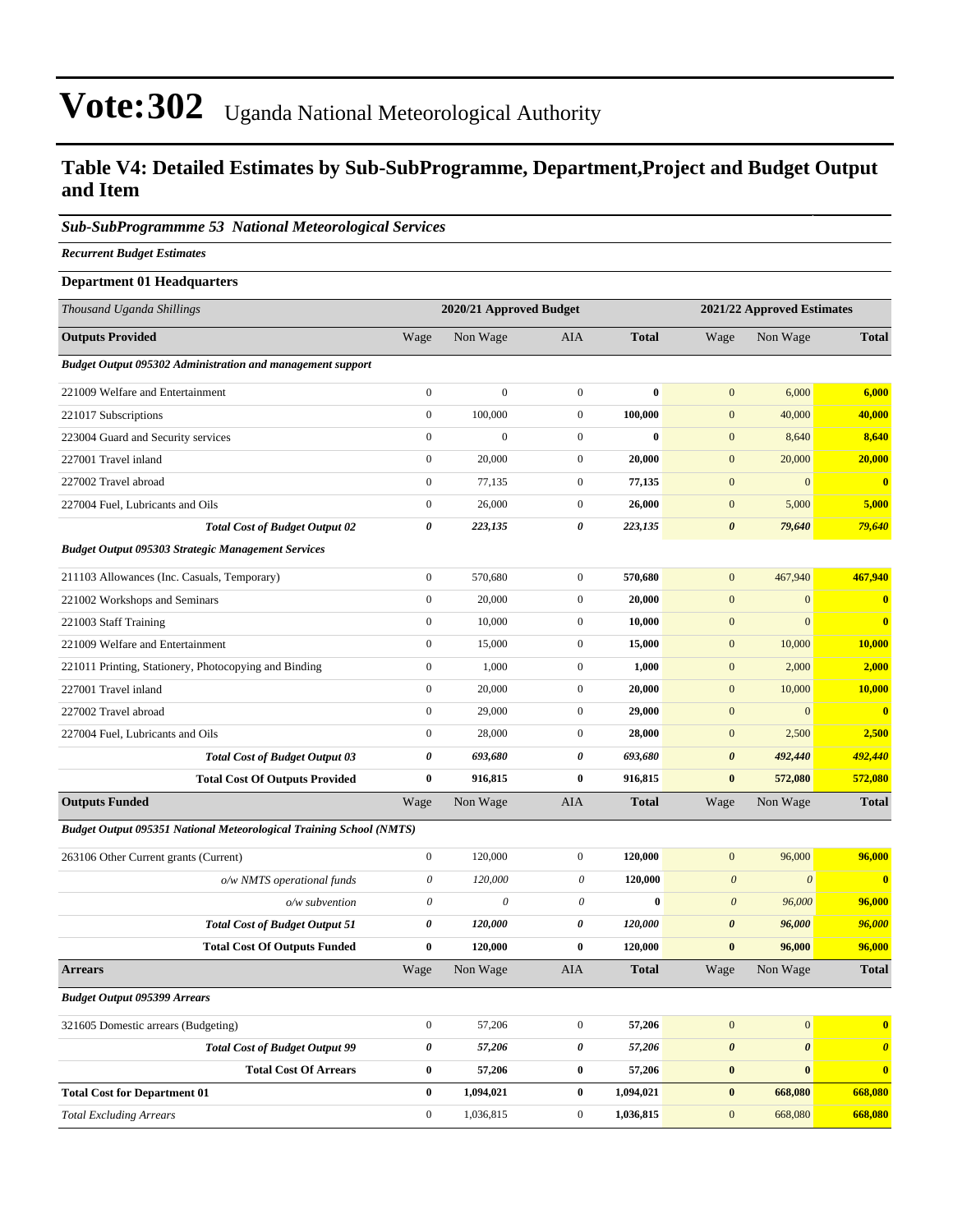#### **Department 02 Finance and Administration**

| Thousand Uganda Shillings                                         |                       | 2020/21 Approved Budget |                  |              | 2021/22 Approved Estimates |                  |                         |
|-------------------------------------------------------------------|-----------------------|-------------------------|------------------|--------------|----------------------------|------------------|-------------------------|
| <b>Outputs Provided</b>                                           | Wage                  | Non Wage                | AIA              | <b>Total</b> | Wage                       | Non Wage         | <b>Total</b>            |
| <b>Budget Output 095302 Administration and management support</b> |                       |                         |                  |              |                            |                  |                         |
| 221001 Advertising and Public Relations                           | $\boldsymbol{0}$      | 93,000                  | $\mathbf{0}$     | 93,000       | $\mathbf{0}$               | 28,500           | 28,500                  |
| 221002 Workshops and Seminars                                     | $\boldsymbol{0}$      | 62,000                  | $\boldsymbol{0}$ | 62,000       | $\mathbf{0}$               | 15,000           | 15,000                  |
| 221007 Books, Periodicals & Newspapers                            | $\boldsymbol{0}$      | 23,000                  | $\boldsymbol{0}$ | 23,000       | $\mathbf{0}$               | $\boldsymbol{0}$ | $\bf{0}$                |
| 221009 Welfare and Entertainment                                  | $\boldsymbol{0}$      | 15,000                  | $\mathbf{0}$     | 15,000       | $\mathbf{0}$               | $\mathbf{0}$     | $\bf{0}$                |
| 221017 Subscriptions                                              | $\boldsymbol{0}$      | 2,000                   | $\boldsymbol{0}$ | 2,000        | $\mathbf{0}$               | 2,000            | 2,000                   |
| 222001 Telecommunications                                         | $\boldsymbol{0}$      | 2,500                   | $\mathbf{0}$     | 2,500        | $\mathbf{0}$               | $\mathbf{0}$     | $\mathbf{0}$            |
| 224005 Uniforms, Beddings and Protective Gear                     | $\boldsymbol{0}$      | 30,000                  | $\boldsymbol{0}$ | 30,000       | $\mathbf{0}$               | $\mathbf{0}$     | $\bf{0}$                |
| 227001 Travel inland                                              | $\boldsymbol{0}$      | 70,000                  | $\boldsymbol{0}$ | 70,000       | $\mathbf{0}$               | 25,000           | 25,000                  |
| 227004 Fuel, Lubricants and Oils                                  | $\boldsymbol{0}$      | 22,000                  | $\mathbf{0}$     | 22,000       | $\mathbf{0}$               | 10,000           | 10,000                  |
| <b>Total Cost of Budget Output 02</b>                             | $\pmb{\theta}$        | 319,500                 | 0                | 319,500      | $\boldsymbol{\theta}$      | 80,500           | 80,500                  |
| <b>Budget Output 095319 Human Resource Management Services</b>    |                       |                         |                  |              |                            |                  |                         |
| 211102 Contract Staff Salaries                                    | 6,273,600             | $\boldsymbol{0}$        | $\boldsymbol{0}$ | 6,273,600    | 6,273,600                  | $\mathbf{0}$     | 6,273,600               |
| 212101 Social Security Contributions                              | $\boldsymbol{0}$      | 741.300                 | $\boldsymbol{0}$ | 741,300      | $\mathbf{0}$               | 632,194          | 632,194                 |
| 213001 Medical expenses (To employees)                            | $\boldsymbol{0}$      | 302,130                 | $\boldsymbol{0}$ | 302,130      | $\mathbf{0}$               | 160,000          | 160,000                 |
| 213002 Incapacity, death benefits and funeral expenses            | $\boldsymbol{0}$      | 20,000                  | $\boldsymbol{0}$ | 20,000       | $\mathbf{0}$               | 45,000           | 45,000                  |
| 213004 Gratuity Expenses                                          | $\boldsymbol{0}$      | 2,223,900               | $\boldsymbol{0}$ | 2,223,900    | $\mathbf{0}$               | 2,223,900        | 2,223,900               |
| 221002 Workshops and Seminars                                     | $\boldsymbol{0}$      | 5,000                   | $\boldsymbol{0}$ | 5,000        | $\mathbf{0}$               | $\boldsymbol{0}$ | $\bf{0}$                |
| 221008 Computer supplies and Information Technology (IT)          | $\boldsymbol{0}$      | 22,000                  | $\boldsymbol{0}$ | 22,000       | $\mathbf{0}$               | $\mathbf{0}$     | $\bf{0}$                |
| 221009 Welfare and Entertainment                                  | $\mathbf{0}$          | 2,000                   | $\boldsymbol{0}$ | 2,000        | $\mathbf{0}$               | 5,000            | 5,000                   |
| 221011 Printing, Stationery, Photocopying and Binding             | $\boldsymbol{0}$      | 5,569                   | $\boldsymbol{0}$ | 5,569        | $\mathbf{0}$               | $\mathbf{0}$     | $\overline{\mathbf{0}}$ |
| 221012 Small Office Equipment                                     | $\mathbf{0}$          | $\boldsymbol{0}$        | $\boldsymbol{0}$ | $\bf{0}$     | $\mathbf{0}$               | 2,800            | 2,800                   |
| 225001 Consultancy Services- Short term                           | $\boldsymbol{0}$      | $\boldsymbol{0}$        | $\boldsymbol{0}$ | $\bf{0}$     | $\mathbf{0}$               | 2,000            | 2,000                   |
| 227001 Travel inland                                              | $\boldsymbol{0}$      | 6,500                   | $\boldsymbol{0}$ | 6,500        | $\mathbf{0}$               | $\mathbf{0}$     | $\overline{\mathbf{0}}$ |
| 227003 Carriage, Haulage, Freight and transport hire              | $\mathbf{0}$          | $\mathbf{0}$            | $\boldsymbol{0}$ | $\bf{0}$     | $\mathbf{0}$               | 100,000          | 100,000                 |
| 227004 Fuel, Lubricants and Oils                                  | $\boldsymbol{0}$      | 2,000                   | $\boldsymbol{0}$ | 2,000        | $\mathbf{0}$               | $\boldsymbol{0}$ | $\overline{\mathbf{0}}$ |
| <b>Total Cost of Budget Output 19</b>                             | 6,273,600             | 3,330,399               | 0                | 9,603,999    | 6,273,600                  | 3,170,894        | 9,444,494               |
| <b>Budget Output 095320 Records Management Services</b>           |                       |                         |                  |              |                            |                  |                         |
| 221002 Workshops and Seminars                                     | $\boldsymbol{0}$      | 5,000                   | $\boldsymbol{0}$ | 5,000        | $\mathbf{0}$               | 2,000            | 2,000                   |
| 221003 Staff Training                                             | $\boldsymbol{0}$      | 3,000                   | $\boldsymbol{0}$ | 3,000        | $\boldsymbol{0}$           | 1,000            | 1,000                   |
| 221008 Computer supplies and Information Technology (IT)          | $\boldsymbol{0}$      | 13,800                  | $\boldsymbol{0}$ | 13,800       | $\boldsymbol{0}$           | 5,000            | 5,000                   |
| 221011 Printing, Stationery, Photocopying and Binding             | $\boldsymbol{0}$      | $\boldsymbol{0}$        | $\boldsymbol{0}$ | $\bf{0}$     | $\mathbf{0}$               | 5,000            | 5,000                   |
| 221012 Small Office Equipment                                     | $\boldsymbol{0}$      | 2,300                   | $\boldsymbol{0}$ | 2,300        | $\mathbf{0}$               | 700              | 700                     |
| 222001 Telecommunications                                         | $\boldsymbol{0}$      | 3,200                   | $\boldsymbol{0}$ | 3,200        | $\boldsymbol{0}$           | 3,200            | 3,200                   |
| 227001 Travel inland                                              | $\boldsymbol{0}$      | 6,000                   | $\boldsymbol{0}$ | 6,000        | $\mathbf{0}$               | 4,500            | 4,500                   |
| 227004 Fuel, Lubricants and Oils                                  | $\boldsymbol{0}$      | 5,000                   | $\boldsymbol{0}$ | 5,000        | $\boldsymbol{0}$           | 2,500            | 2,500                   |
| <b>Total Cost of Budget Output 20</b>                             | $\boldsymbol{\theta}$ | 38,300                  | 0                | 38,300       | $\boldsymbol{\theta}$      | 23,900           | 23,900                  |
| <b>Total Cost Of Outputs Provided</b>                             | 6,273,600             | 3,688,199               | $\bf{0}$         | 9,961,799    | 6,273,600                  | 3,275,294        | 9,548,894               |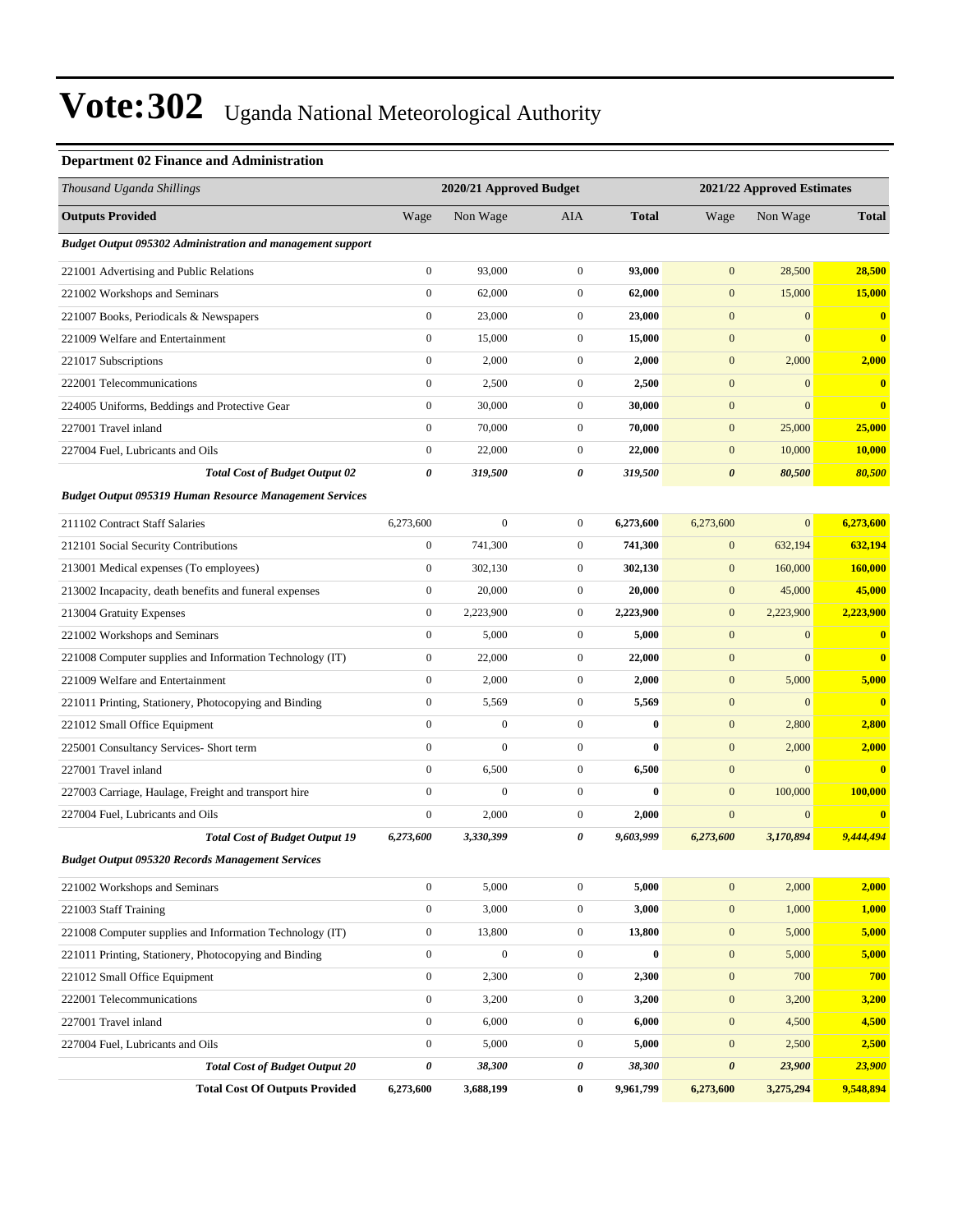| <b>Arrears</b>                                                            | Wage             | Non Wage                | <b>AIA</b>       | <b>Total</b> | Wage                  | Non Wage                   | <b>Total</b>          |
|---------------------------------------------------------------------------|------------------|-------------------------|------------------|--------------|-----------------------|----------------------------|-----------------------|
| <b>Budget Output 095399 Arrears</b>                                       |                  |                         |                  |              |                       |                            |                       |
| 321605 Domestic arrears (Budgeting)                                       | $\boldsymbol{0}$ | 4,676                   | $\boldsymbol{0}$ | 4,676        | $\mathbf{0}$          | $\overline{0}$             | $\mathbf{0}$          |
| <b>Total Cost of Budget Output 99</b>                                     | $\pmb{\theta}$   | 4,676                   | 0                | 4,676        | $\boldsymbol{\theta}$ | $\boldsymbol{\theta}$      | $\boldsymbol{\theta}$ |
| <b>Total Cost Of Arrears</b>                                              | $\bf{0}$         | 4,676                   | $\bf{0}$         | 4,676        | $\bf{0}$              | $\bf{0}$                   | $\bf{0}$              |
| <b>Total Cost for Department 02</b>                                       | 6,273,600        | 3,692,875               | $\bf{0}$         | 9,966,475    | 6,273,600             | 3,275,294                  | 9,548,894             |
| <b>Total Excluding Arrears</b>                                            | 6,273,600        | 3,688,199               | $\boldsymbol{0}$ | 9,961,799    | 6,273,600             | 3,275,294                  | 9,548,894             |
| <b>Department 03 Training and Research</b>                                |                  |                         |                  |              |                       |                            |                       |
| Thousand Uganda Shillings                                                 |                  | 2020/21 Approved Budget |                  |              |                       | 2021/22 Approved Estimates |                       |
| <b>Outputs Provided</b>                                                   | Wage             | Non Wage                | <b>AIA</b>       | <b>Total</b> | Wage                  | Non Wage                   | <b>Total</b>          |
| <b>Budget Output 095302 Administration and management support</b>         |                  |                         |                  |              |                       |                            |                       |
| 211102 Contract Staff Salaries                                            | 1,139,400        | $\boldsymbol{0}$        | $\mathbf{0}$     | 1,139,400    | 1,139,400             | $\mathbf{0}$               | 1,139,400             |
| 211103 Allowances (Inc. Casuals, Temporary)                               | $\boldsymbol{0}$ | 8,540                   | $\mathbf{0}$     | 8,540        | $\boldsymbol{0}$      | 8,320                      | 8,320                 |
| 221002 Workshops and Seminars                                             | $\boldsymbol{0}$ | 57,000                  | $\mathbf{0}$     | 57,000       | $\boldsymbol{0}$      | 9,000                      | 9,000                 |
| 221003 Staff Training                                                     | $\mathbf{0}$     | 29,000                  | $\mathbf{0}$     | 29,000       | $\mathbf{0}$          | 46,500                     | 46,500                |
| 221007 Books, Periodicals & Newspapers                                    | $\mathbf{0}$     | 25,064                  | $\mathbf{0}$     | 25,064       | $\mathbf{0}$          | $\mathbf{0}$               | $\bf{0}$              |
| 221009 Welfare and Entertainment                                          | $\boldsymbol{0}$ | 13,500                  | $\mathbf{0}$     | 13,500       | $\mathbf{0}$          | 9,000                      | 9,000                 |
| 221011 Printing, Stationery, Photocopying and Binding                     | $\boldsymbol{0}$ | 19,097                  | $\boldsymbol{0}$ | 19,097       | $\mathbf{0}$          | 18,500                     | 18,500                |
| 221012 Small Office Equipment                                             | $\boldsymbol{0}$ | 5,000                   | $\mathbf{0}$     | 5,000        | $\boldsymbol{0}$      | 5,000                      | 5,000                 |
| 221017 Subscriptions                                                      | $\boldsymbol{0}$ | 350                     | $\boldsymbol{0}$ | 350          | $\mathbf{0}$          | 10,350                     | 10,350                |
| 225001 Consultancy Services- Short term                                   | $\boldsymbol{0}$ | $\mathbf{0}$            | $\boldsymbol{0}$ | $\bf{0}$     | $\mathbf{0}$          | 7,000                      | 7,000                 |
| 225002 Consultancy Services-Long-term                                     | $\boldsymbol{0}$ | 15,000                  | $\boldsymbol{0}$ | 15,000       | $\boldsymbol{0}$      | 11,000                     | 11,000                |
| 227001 Travel inland                                                      | $\boldsymbol{0}$ | 59,600                  | $\boldsymbol{0}$ | 59,600       | $\boldsymbol{0}$      | 58,480                     | 58,480                |
| 227004 Fuel, Lubricants and Oils                                          | $\mathbf{0}$     | 39,236                  | $\mathbf{0}$     | 39,236       | $\mathbf{0}$          | 11,900                     | 11,900                |
| 228003 Maintenance – Machinery, Equipment & Furniture                     | $\boldsymbol{0}$ | 2,000                   | $\boldsymbol{0}$ | 2,000        | $\mathbf{0}$          | 1,000                      | 1,000                 |
| <b>Total Cost of Budget Output 02</b>                                     | 1,139,400        | 273,387                 | 0                | 1,412,788    | 1,139,400             | 196,050                    | 1,335,450             |
| <b>Total Cost Of Outputs Provided</b>                                     | 1,139,400        | 273,387                 | $\bf{0}$         | 1,412,788    | 1,139,400             | 196,050                    | 1,335,450             |
| <b>Total Cost for Department 03</b>                                       | 1,139,400        | 273,387                 | $\bf{0}$         | 1,412,788    | 1,139,400             | 196,050                    | 1,335,450             |
| <b>Total Excluding Arrears</b>                                            | 1,139,400        | 273,387                 | $\mathbf{0}$     | 1,412,788    | 1,139,400             | 196,050                    | 1,335,450             |
| <b>Development Budget Estimates</b>                                       |                  |                         |                  |              |                       |                            |                       |
| <b>Project 1678 Retooling of Uganda National Meteorological Authority</b> |                  |                         |                  |              |                       |                            |                       |

*Thousand Uganda Shillings* **2020/21 Approved Budget 2021/22 Draft Estimates Outputs Provided GoU Dev't External Fin AIA Total GoU Dev't External Fin Total** *Budget Output 095301 Weather and Climate services* 211103 Allowances (Inc. Casuals, Temporary) 285,600 0 0 **285,600** 333,760 0 **333,760** 221001 Advertising and Public Relations 70,000 0 0 **70,000** 90,000 0 **90,000** 221002 Workshops and Seminars 108,000 0 0 **108,000** 94,500 0 **94,500** 221003 Staff Training 77,000 0 0 **77,000** 30,000 0 **30,000** 221008 Computer supplies and Information Technology (IT) 30,000 0 0 **30,000** 0 0 **0** 221009 Welfare and Entertainment 62,400 0 0 **62,400** 0 0 **0** 221011 Printing, Stationery, Photocopying and Binding 158,900 0 0 **158,900** 91,000 0 **91,000** 221012 Small Office Equipment 12,090 0 0 **12,090** 0 0 **0** 221017 Subscriptions 2,000 0 0 **2,000** 0 0 **0**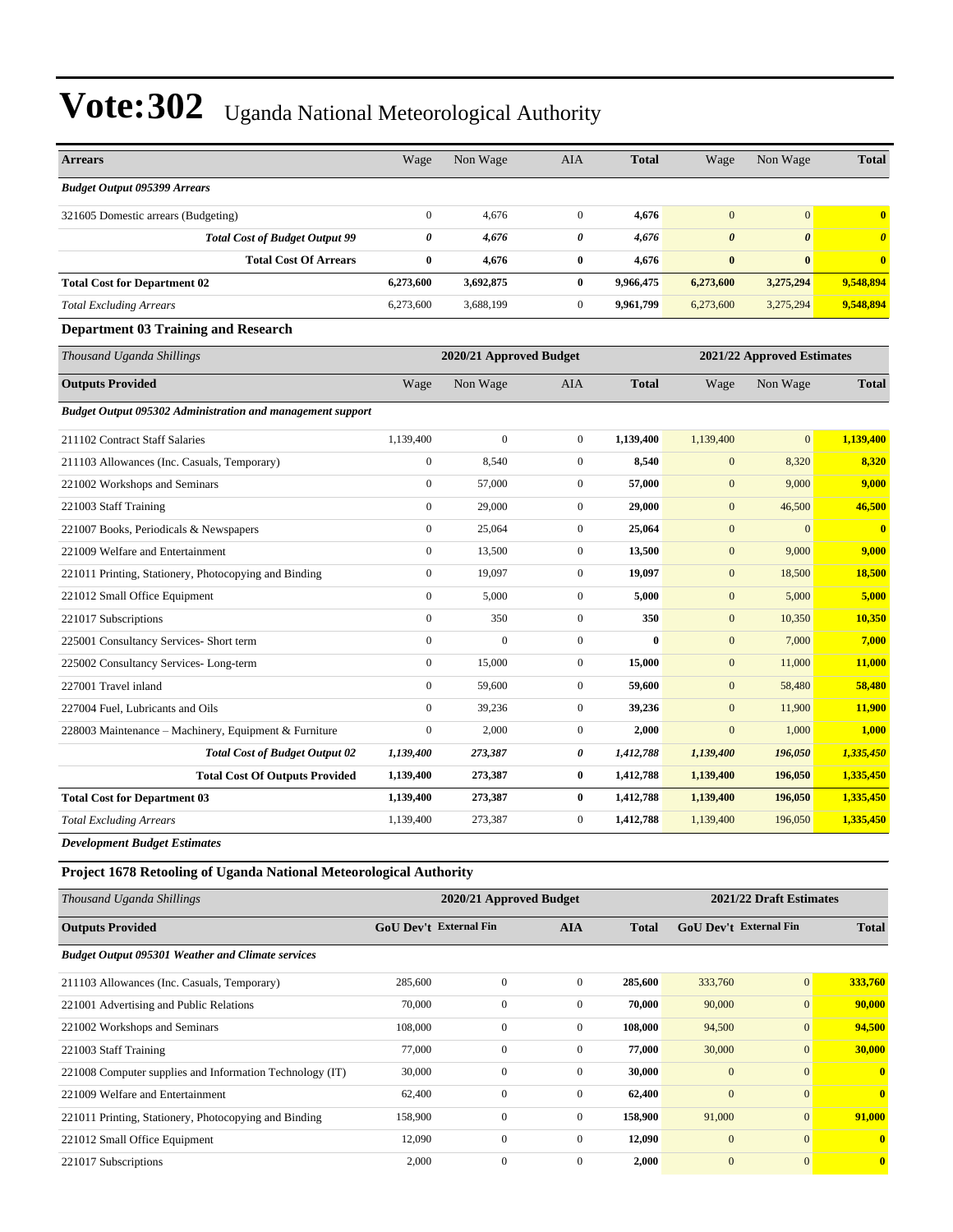| 222001 Telecommunications                                         | 548,300          | $\boldsymbol{0}$ | $\mathbf{0}$     | 548,300   | 121,000          | $\mathbf{0}$          | 121,000                 |
|-------------------------------------------------------------------|------------------|------------------|------------------|-----------|------------------|-----------------------|-------------------------|
| 222002 Postage and Courier                                        | 20,000           | $\boldsymbol{0}$ | $\boldsymbol{0}$ | 20,000    | 20,000           | $\mathbf{0}$          | 20,000                  |
| 222003 Information and communications technology (ICT)            | 36,000           | $\boldsymbol{0}$ | $\boldsymbol{0}$ | 36,000    | $\boldsymbol{0}$ | $\boldsymbol{0}$      | $\bf{0}$                |
| 223004 Guard and Security services                                | $\boldsymbol{0}$ | $\boldsymbol{0}$ | $\boldsymbol{0}$ | $\bf{0}$  | 59,400           | $\mathbf{0}$          | 59,400                  |
| 223005 Electricity                                                | 18,720           | $\boldsymbol{0}$ | $\boldsymbol{0}$ | 18,720    | 20,000           | $\mathbf{0}$          | 20,000                  |
| 223006 Water                                                      | 31,200           | $\overline{0}$   | $\boldsymbol{0}$ | 31,200    | 30,000           | $\mathbf{0}$          | 30,000                  |
| 224004 Cleaning and Sanitation                                    | 273,600          | $\boldsymbol{0}$ | $\boldsymbol{0}$ | 273,600   | 150,600          | $\mathbf{0}$          | 150,600                 |
| 224005 Uniforms, Beddings and Protective Gear                     | 38,400           | $\boldsymbol{0}$ | $\boldsymbol{0}$ | 38,400    | 18,500           | $\mathbf{0}$          | 18,500                  |
| 225001 Consultancy Services- Short term                           | 112,000          | $\boldsymbol{0}$ | $\boldsymbol{0}$ | 112,000   | 20,000           | $\mathbf{0}$          | 20,000                  |
| 225002 Consultancy Services-Long-term                             | 197,600          | $\boldsymbol{0}$ | $\boldsymbol{0}$ | 197,600   | $\mathbf{0}$     | $\mathbf{0}$          | $\bf{0}$                |
| 226001 Insurances                                                 | $\mathbf{0}$     | $\overline{0}$   | $\boldsymbol{0}$ | $\bf{0}$  | 180,000          | $\mathbf{0}$          | 180,000                 |
| 226002 Licenses                                                   | 8,875            | $\boldsymbol{0}$ | $\boldsymbol{0}$ | 8,875     | 50,000           | $\mathbf{0}$          | 50,000                  |
| 227001 Travel inland                                              | 780,400          | $\boldsymbol{0}$ | $\boldsymbol{0}$ | 780,400   | 681,000          | $\mathbf{0}$          | 681,000                 |
| 227002 Travel abroad                                              | 166,000          | $\boldsymbol{0}$ | $\boldsymbol{0}$ | 166,000   | 80,400           | $\mathbf{0}$          | 80,400                  |
| 227003 Carriage, Haulage, Freight and transport hire              | 12,000           | $\boldsymbol{0}$ | $\boldsymbol{0}$ | 12,000    | $\mathbf{0}$     | $\mathbf{0}$          | $\overline{\mathbf{0}}$ |
| 227004 Fuel, Lubricants and Oils                                  | 237,175          | $\overline{0}$   | $\boldsymbol{0}$ | 237,175   | 179,500          | $\mathbf{0}$          | 179,500                 |
| 228001 Maintenance - Civil                                        | 91,750           | $\boldsymbol{0}$ | $\boldsymbol{0}$ | 91,750    | 517,857          | $\boldsymbol{0}$      | 517,857                 |
| 228003 Maintenance – Machinery, Equipment & Furniture             | 74,000           | $\boldsymbol{0}$ | $\boldsymbol{0}$ | 74,000    | 7,140            | $\boldsymbol{0}$      | 7,140                   |
| 228004 Maintenance - Other                                        | 27,000           | $\boldsymbol{0}$ | $\boldsymbol{0}$ | 27,000    | $\mathbf{0}$     | $\boldsymbol{0}$      | $\overline{\mathbf{0}}$ |
| <b>Total Cost Of Budget Output 095301</b>                         | 3,479,010        | 0                | 0                | 3,479,010 | 2,774,657        | $\boldsymbol{\theta}$ | 2,774,657               |
| <b>Budget Output 095302 Administration and management support</b> |                  |                  |                  |           |                  |                       |                         |
| 211103 Allowances (Inc. Casuals, Temporary)                       | 36,660           | $\boldsymbol{0}$ | $\boldsymbol{0}$ | 36,660    | 15,560           | $\boldsymbol{0}$      | 15,560                  |
| 221002 Workshops and Seminars                                     | 126,000          | $\boldsymbol{0}$ | $\boldsymbol{0}$ | 126,000   | 134,300          | $\boldsymbol{0}$      | 134,300                 |
| 221003 Staff Training                                             | 30,320           | $\mathbf{0}$     | $\boldsymbol{0}$ | 30,320    | $\boldsymbol{0}$ | $\mathbf{0}$          | $\bf{0}$                |
| 221009 Welfare and Entertainment                                  | $\mathbf{0}$     | $\overline{0}$   | $\boldsymbol{0}$ | $\bf{0}$  | 10,000           | $\mathbf{0}$          | 10,000                  |
| 221011 Printing, Stationery, Photocopying and Binding             | 47,000           | $\boldsymbol{0}$ | $\boldsymbol{0}$ | 47,000    | 85,000           | $\boldsymbol{0}$      | 85,000                  |
| 221016 IFMS Recurrent costs                                       | 30,000           | $\boldsymbol{0}$ | $\boldsymbol{0}$ | 30,000    | 10,000           | $\boldsymbol{0}$      | 10,000                  |
| 221017 Subscriptions                                              | 11,050           | $\boldsymbol{0}$ | $\boldsymbol{0}$ | 11,050    | 6,652            | $\mathbf{0}$          | 6,652                   |
| 222001 Telecommunications                                         | 6,000            | $\boldsymbol{0}$ | $\boldsymbol{0}$ | 6,000     | $\boldsymbol{0}$ | $\mathbf{0}$          | $\mathbf{0}$            |
| 225002 Consultancy Services-Long-term                             | 90,000           | $\boldsymbol{0}$ | $\boldsymbol{0}$ | 90,000    | 170,000          | $\mathbf{0}$          | 170,000                 |
| 227001 Travel inland                                              | 194,000          | $\boldsymbol{0}$ | $\boldsymbol{0}$ | 194,000   | 302,860          | $\mathbf{0}$          | 302,860                 |
| 227002 Travel abroad                                              | 81,450           | $\boldsymbol{0}$ | $\boldsymbol{0}$ | 81,450    | 60,000           | $\bf{0}$              | 60,000                  |
| 227004 Fuel, Lubricants and Oils                                  | 55,000           | $\boldsymbol{0}$ | $\boldsymbol{0}$ | 55,000    | 238,000          | $\boldsymbol{0}$      | 238,000                 |
| 228002 Maintenance - Vehicles                                     | 138,700          | $\boldsymbol{0}$ | $\boldsymbol{0}$ | 138,700   | 155,107          | $\boldsymbol{0}$      | 155,107                 |
| 228003 Maintenance – Machinery, Equipment & Furniture             | 60,000           | $\boldsymbol{0}$ | $\boldsymbol{0}$ | 60,000    | 66,000           | $\mathbf{0}$          | 66,000                  |
| Total Cost Of Budget Output 095302                                | 906,180          | 0                | 0                | 906,180   | 1,253,479        | $\boldsymbol{\theta}$ | 1,253,479               |
| <b>Budget Output 095319 Human Resource Management Services</b>    |                  |                  |                  |           |                  |                       |                         |
| 211103 Allowances (Inc. Casuals, Temporary)                       | 263,020          | $\boldsymbol{0}$ | $\boldsymbol{0}$ | 263,020   | 106,920          | $\boldsymbol{0}$      | 106,920                 |
| 213001 Medical expenses (To employees)                            | 325,000          | $\boldsymbol{0}$ | $\boldsymbol{0}$ | 325,000   | 401,622          | $\boldsymbol{0}$      | 401,622                 |
| 221002 Workshops and Seminars                                     | 68,000           | $\boldsymbol{0}$ | $\boldsymbol{0}$ | 68,000    | 58,000           | $\bf{0}$              | 58,000                  |
| 221004 Recruitment Expenses                                       | 35,000           | $\boldsymbol{0}$ | $\boldsymbol{0}$ | 35,000    | 60,000           | $\mathbf{0}$          | 60,000                  |
| 221009 Welfare and Entertainment                                  | 128,000          | $\boldsymbol{0}$ | $\boldsymbol{0}$ | 128,000   | 90,000           | $\boldsymbol{0}$      | 90,000                  |
| 221011 Printing, Stationery, Photocopying and Binding             | 2,500            | $\boldsymbol{0}$ | $\boldsymbol{0}$ | 2,500     | 4,200            | $\boldsymbol{0}$      | 4,200                   |
| 222003 Information and communications technology (ICT)            | $\boldsymbol{0}$ | $\boldsymbol{0}$ | $\boldsymbol{0}$ | $\bf{0}$  | 180,000          | $\boldsymbol{0}$      | 180,000                 |
| 223004 Guard and Security services                                | 60,000           | $\boldsymbol{0}$ | $\boldsymbol{0}$ | 60,000    | 39,600           | $\mathbf{0}$          | 39,600                  |